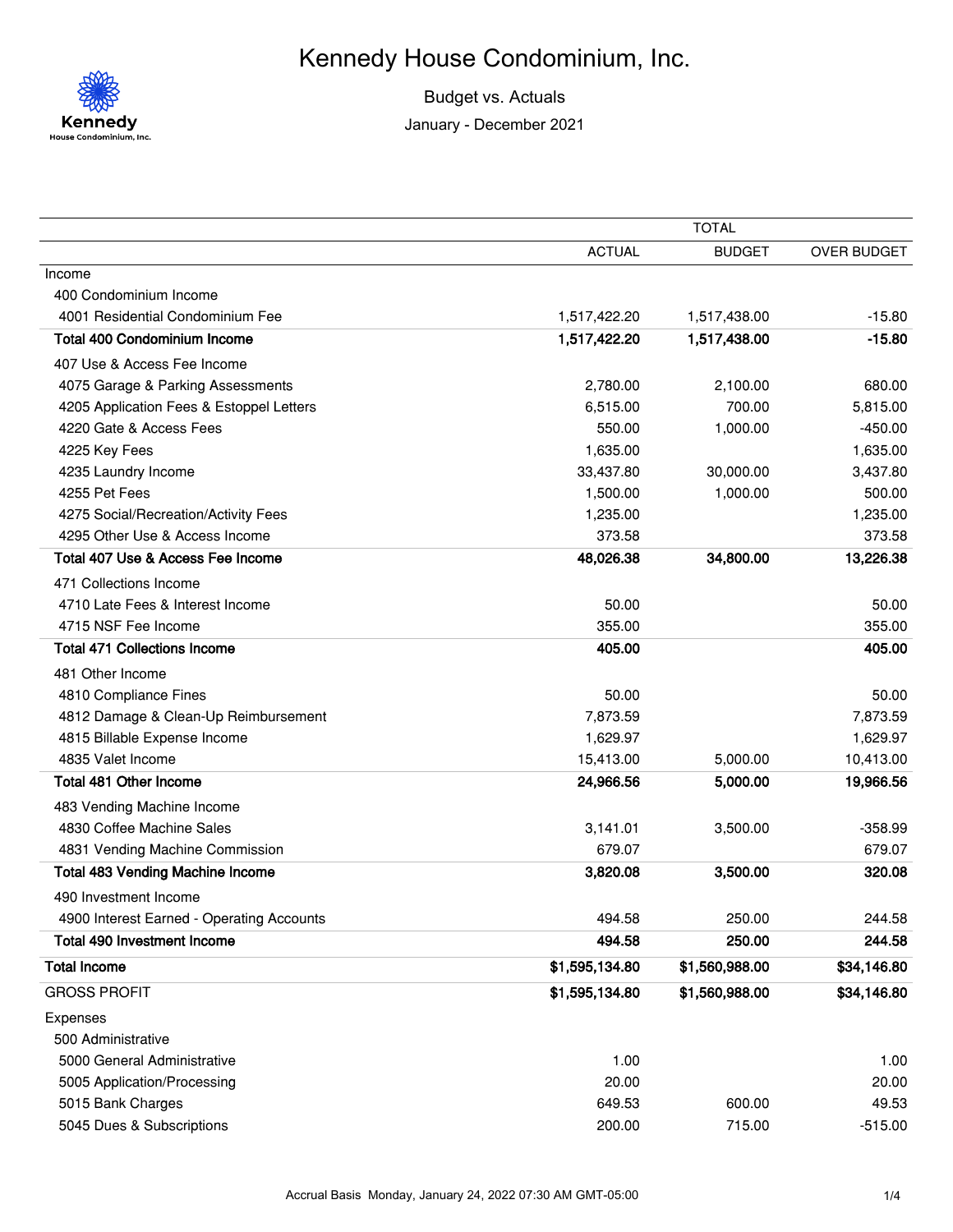|                                                                         |               | <b>TOTAL</b>  |                    |  |
|-------------------------------------------------------------------------|---------------|---------------|--------------------|--|
|                                                                         | <b>ACTUAL</b> | <b>BUDGET</b> | <b>OVER BUDGET</b> |  |
| 5082 Late Payments Fee Expense                                          | 111.30        |               | 111.30             |  |
| 5090 Office Supplies                                                    | 11,402.46     | 5,994.00      | 5,408.46           |  |
| 5095 Payroll Services                                                   | 3,350.21      | 2,880.00      | 470.21             |  |
| 5100 Records Storage                                                    | 52.42         |               | 52.42              |  |
| 5115 Web Site Maintenance                                               | 419.67        | 500.00        | $-80.33$           |  |
| 5120 Staff Meal Expense                                                 | 53.53         |               | 53.53              |  |
| 5195 Other Administrative Services                                      | 45.00         |               | 45.00              |  |
| 5326 Staff Incentive & Appreciation                                     | 868.20        |               | 868.20             |  |
| <b>Total 500 Administrative</b>                                         | 17,173.32     | 10,689.00     | 6,484.32           |  |
| 520 Communications                                                      |               |               |                    |  |
| 5200 Community Events                                                   | 451.08        |               | 451.08             |  |
| 5210 Printing & Copying                                                 | 200.35        | 750.00        | $-549.65$          |  |
| 5215 Postage                                                            | 1,010.78      | 600.00        | 410.78             |  |
| <b>Total 520 Communications</b>                                         | 1,662.21      | 1,350.00      | 312.21             |  |
| 530 Payroll & Benefits                                                  | 109.14        |               | 109.14             |  |
| 5300 Staff Salaries - Regular                                           | 214,410.34    | 248,560.00    | $-34,149.66$       |  |
| 5305 Staff Salaries - Overtime                                          | 9,107.85      |               | 9,107.85           |  |
| 5306 Property Manager Salary                                            |               | 42,000.00     | $-42,000.00$       |  |
| 5325 Bonuses                                                            | 2,530.00      | 700.00        | 1,830.00           |  |
| 5330 Fringe Benefits (Vacation & Sick Days)                             | 9,902.00      |               | 9,902.00           |  |
| 5356 FICA - Social Sec. Expense                                         | 14,479.72     | 15,454.00     | $-974.28$          |  |
| 5357 FICA - Medicare Expense                                            | 3,386.39      | 3,614.00      | $-227.61$          |  |
| 5360 Payroll Taxes FUTA                                                 | 285.06        | 336.00        | $-50.94$           |  |
| 5365 Payroll Taxes SUTA                                                 | 104.88        | 291.00        | $-186.12$          |  |
| <b>Total 530 Payroll &amp; Benefits</b>                                 | 254,315.38    | 310,955.00    | -56,639.62         |  |
| 546 Insurance                                                           |               |               |                    |  |
| 5460 Insurance Expense - Interest                                       | 5,250.74      | 12,128.00     | $-6,877.26$        |  |
| 5461 Windstorm Group Insurance Expense                                  | 289,439.24    | 346,500.00    | $-57,060.76$       |  |
| 5462 Boiler & Machinery Insurance Expense                               | 1,019.69      |               | 1,019.69           |  |
| 5463 General Liability Insurance Expense                                | 17,090.01     |               | 17,090.01          |  |
| 5464 Hire Non-Owned Auto Liability Insurance Expense                    | 612.50        |               | 612.50             |  |
| 5465 Umbrella / Excess Liability Insurance Expense                      | 5,248.81      |               | 5,248.81           |  |
| 5466 Crime Insurance Expense                                            | 464.31        |               | 464.31             |  |
|                                                                         | 22,810.69     |               | 22,810.69          |  |
| 5467 Building Main Flood Insurance<br>5468 Pool Flood Insurance Expense | 1,912.19      |               | 1,912.19           |  |
|                                                                         | 4,425.69      |               | 4,425.69           |  |
| 5469 Workers Compensation Insurance Expense                             |               |               |                    |  |
| 5470 Directors & Officers Insurance Expense                             | 3,647.00      |               | 3,647.00           |  |
| 5471 Bold Legal Insurance Expense                                       | 384.44        |               | 384.44             |  |
| 5472 Cyber Liability Insurance Expense<br><b>Total 546 Insurance</b>    | 217.56        |               | 217.56             |  |
|                                                                         | 352,522.87    | 358,628.00    | $-6,105.13$        |  |
| 600 Utilities                                                           |               |               |                    |  |
| 6000 Electric Service                                                   | 42,266.44     | 37,000.00     | 5,266.44           |  |
| 6005 Gas Service                                                        | 31,974.28     | 20,000.00     | 11,974.28          |  |
| 6025 Water, Sewer & Garbage                                             | 238,007.39    | 291,720.00    | $-53,712.61$       |  |
| 6026 Water Swimming Pool                                                | 28,852.79     |               | 28,852.79          |  |
| 6045 Cable Service                                                      | 165,986.37    | 166,860.00    | $-873.63$          |  |
| 6050 Telephone Service                                                  | 4,703.14      | 4,200.00      | 503.14             |  |
| <b>Total 600 Utilities</b>                                              | 511,790.41    | 519,780.00    | $-7,989.59$        |  |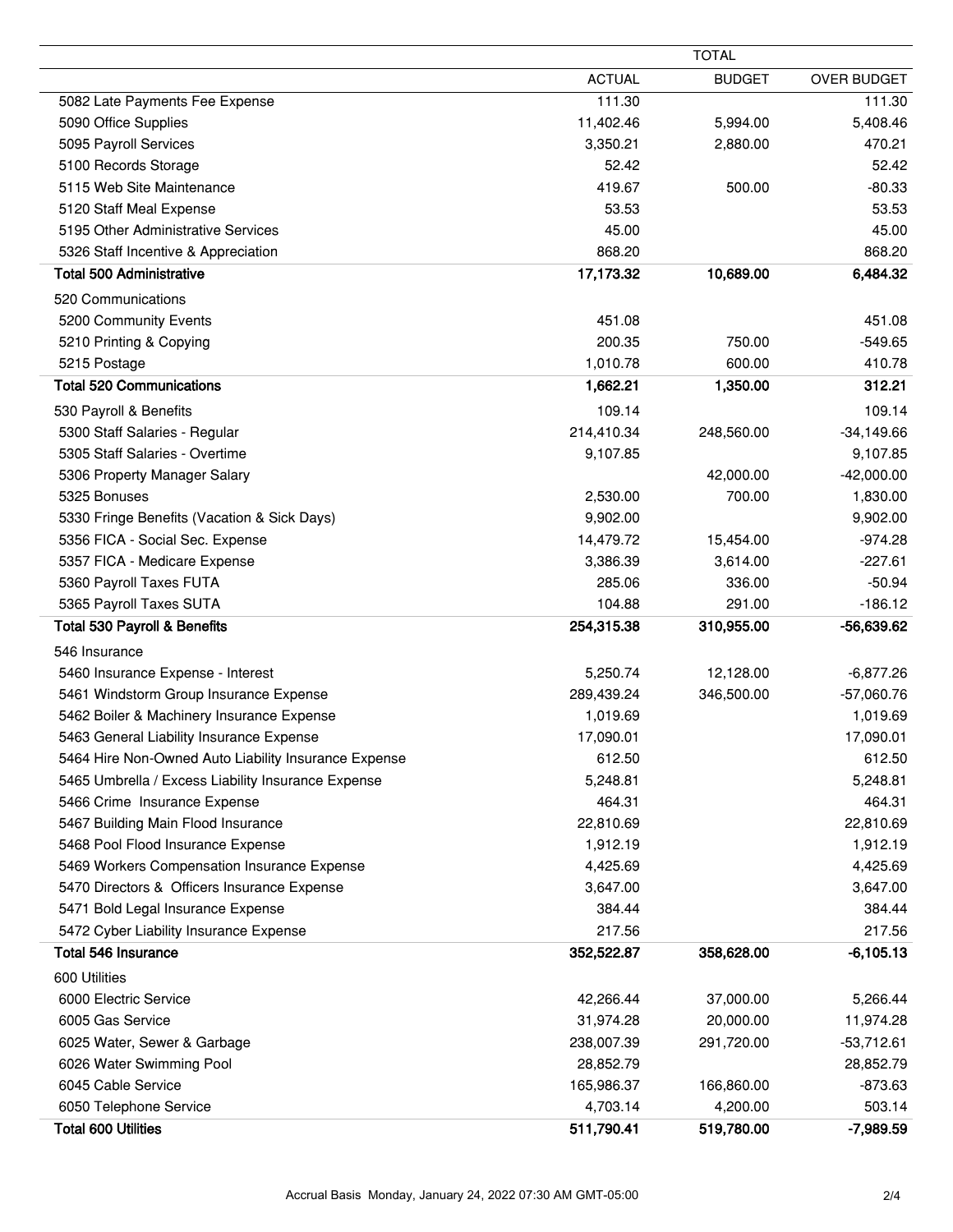|                                               | <b>TOTAL</b>  |               |                    |
|-----------------------------------------------|---------------|---------------|--------------------|
|                                               | <b>ACTUAL</b> | <b>BUDGET</b> | <b>OVER BUDGET</b> |
| 610 Landscaping                               |               |               |                    |
| 6100 Grounds & Landscaping - Contract         | 9,480.00      | 10,000.00     | $-520.00$          |
| 6150 Seasonal Color/Plantings                 | 1,757.13      | 500.00        | 1,257.13           |
| 6160 Tree Maintenance                         | 2,910.00      | 2,000.00      | 910.00             |
| 6165 Tree Removal                             |               | 2,000.00      | $-2,000.00$        |
| <b>Total 610 Landscaping</b>                  | 14,147.13     | 14,500.00     | $-352.87$          |
| 630 Operations                                |               |               |                    |
| 6300 Permits & Licenses                       | 3,458.20      | 3,500.00      | $-41.80$           |
| 6315 Uniforms                                 |               | 500.00        | $-500.00$          |
| <b>Total 630 Operations</b>                   | 3,458.20      | 4,000.00      | $-541.80$          |
| 640 Contracted Services                       |               |               |                    |
| 6408 Elevator Services                        | 17,500.08     | 17,886.00     | $-385.92$          |
| 6414 Fire Alarm Maintenance                   |               | 8,400.00      | $-8,400.00$        |
| 6416 Fitness Room Services                    | 5,707.33      | 11,220.00     | $-5,512.67$        |
| 6420 Roof Maintenance Contracted              | 11,553.89     |               | 11,553.89          |
| 6424 HVAC Services                            | 534.54        |               | 534.54             |
| 6430 Janitorial Services                      | 319.00        | 1,500.00      | $-1,181.00$        |
| 6434 Pest Control                             | 6,420.00      | 7,200.00      | $-780.00$          |
| 6438 Pool Management                          | 8,760.00      | 9,000.00      | $-240.00$          |
| 6440 Security Services                        | 51,370.50     | 48,000.00     | 3,370.50           |
| 6444 Cooling Water Treatment Service          | 4,680.00      | 4,680.00      | 0.00               |
| 6495 Valet Contracted Services                | 58,470.16     | 58,200.00     | 270.16             |
| <b>Total 640 Contracted Services</b>          | 165,315.50    | 166,086.00    | $-770.50$          |
|                                               |               |               |                    |
| 650 Repairs & Maintenance                     |               |               |                    |
| 6505 Docks/Seawall Repair & Maintenance       | 1,100.00      |               | 1,100.00           |
| 6515 Building Repair & Maintenance            | 740.00        |               | 740.00             |
| 6530 Common Areas Repair & Maintenance        | 96,046.87     | 30,000.00     | 66,046.87          |
| 6535 Deck & Awning Repair & Maintenance       | 283.81        |               | 283.81             |
| 6545 Electrical Supplies/Repair & Maintenance | 121.63        |               | 121.63             |
| 6550 Elevator Repair & Maintenance            | 11,063.94     | 6,000.00      | 5,063.94           |
| 6565 Fire System Repair & Maintenance         | 12,478.80     | 7,500.00      | 4,978.80           |
| 6570 Fitness Equipment Repair & Maintenance   | 245.00        | 500.00        | $-255.00$          |
| 6575 Flooring/Carpet Supply/Rpr & Maintenance | 3,795.48      | 4,000.00      | $-204.52$          |
| 6600 General Repair & Maintenance             | 33,133.98     | 15,000.00     | 18,133.98          |
| 6605 Generator System Repair & Maintenance    | 1,660.13      | 2,000.00      | $-339.87$          |
| 6625 HVAC Supplies/Repair & Maintenance       | 27,805.84     | 10,000.00     | 17,805.84          |
| 6635 Janitorial Supplies & Maintenance        | 4,975.96      | 2,500.00      | 2,475.96           |
| 6640 Lighting Repair & Maintenance            | 4,335.44      | 5,000.00      | $-664.56$          |
| 6645 Locks & Keys Repair & Maintenance        | 1,257.83      | 500.00        | 757.83             |
| 6675 Office Equipment Repair & Maintenance    |               | 2,000.00      | $-2,000.00$        |
| 6680 Painting Supplies                        | 2,862.37      | 7,500.00      | $-4,637.63$        |
| 6685 Park/Parking Lot Repair                  | 219.51        | 5,000.00      | $-4,780.49$        |
| 6695 Plumbing Supplies/Repair & Maintenance   | 17,607.28     | 15,000.00     | 2,607.28           |
| 6700 Pool Supplies/Repair & Maintenance       | 4,908.71      | 5,000.00      | $-91.29$           |
| 6730 Security System Repair & Maintenance     | 5,507.37      |               | 5,507.37           |
| 6755 Storm Recovery Repair & Maintenance      | 105.53        |               | 105.53             |
| 6795 Other Supplies/Repair & Maintenance      | 3,117.40      | 4,000.00      | $-882.60$          |
| <b>Total 650 Repairs &amp; Maintenance</b>    | 233,372.88    | 121,500.00    | 111,872.88         |